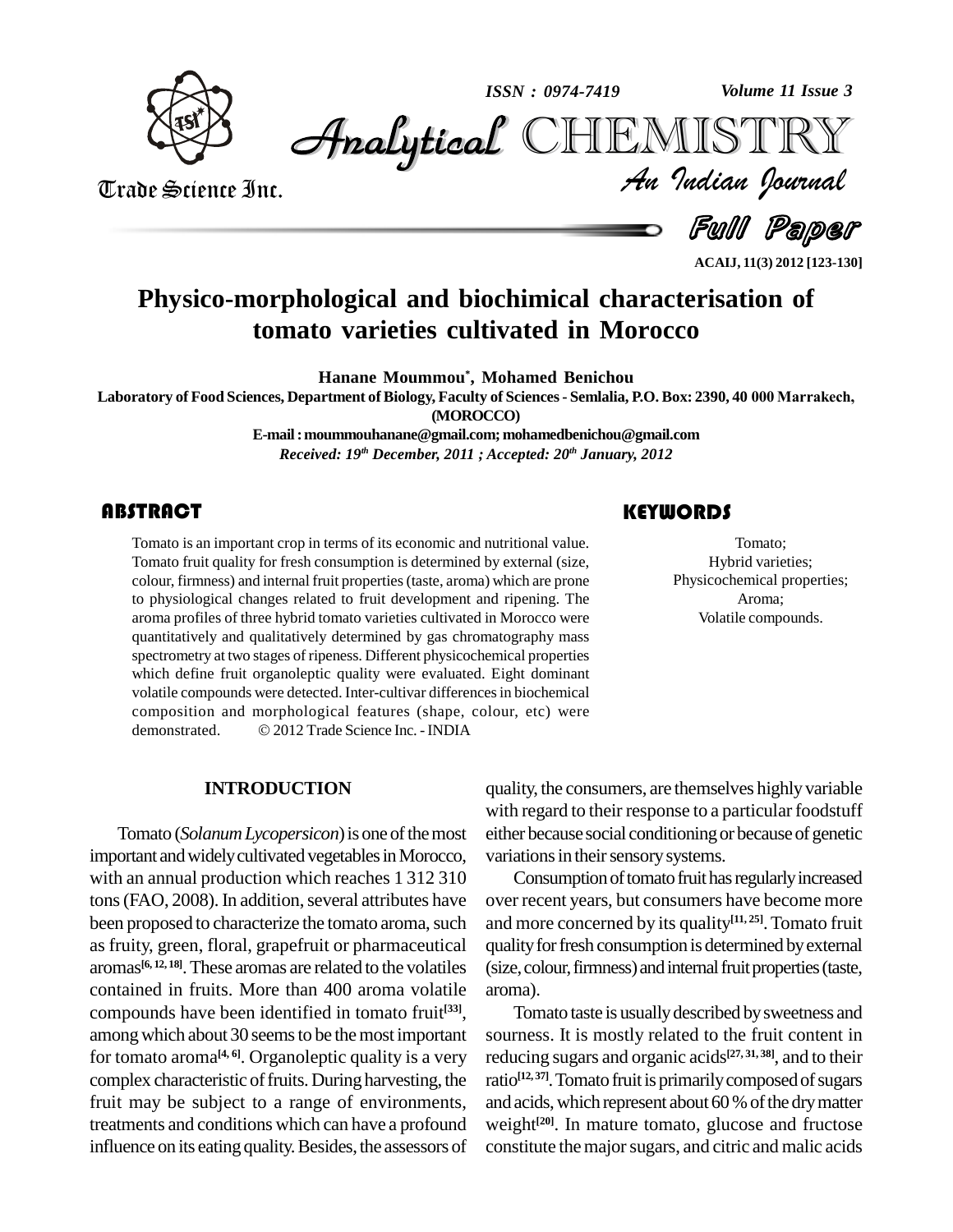# Full Paper

are the major organic acids.

Hybrids between modern and old lines seemed thus to benefit from the qualities, being sweeter, with a stronger aroma intensity, and having juicer and less mealy fruits. Nevertheless a large variability was detected among hybrids.

Flavour of tomato, includes both taste and odour, is mainly composed of sweetness, sourness, and aroma, which corresponds to sugars, acids, and volatile compounds. The improvement of organoleptic and nutritional quality of food products to meet the expectations of consumers is a strategic research.

Breeders aim to develop varieties of fruit and vegetables that meet public expectations of shelf life, appearance, flavour, and agriculturists' expectations of robustness and variability. Thus, breeding programs focused on using appropriate and efficient selection criteria are needed.

In the present work, three tomato cultivars, representing three types of varieties encountered in the Moroccan market with different levels of aroma volatiles, were investigated: Daniela, Tilila and Piccolo. These varieties have excellent taste and flavour production, round fruit, or presented on beautiful bunches regular, vigorous plants with good disease resistance. The objective of this research is to compare thePhysico-morphological and biochemical characters of three Moroccan tomato varieties and to identify their volatile compounds. Two major factors related to the fruit quality were investigated: the influence of variety and fruit ripeness. The relative influence of these two factors on the quality of tomato was also assessed.

#### **MATERIELAND METHODS**

#### **Sample collection**

*Analytical Randa Ranalyticssed gene Tim GTROM* per *Indian*<br>*Institution*<br>*Indian bournal*<br>*I*ndian bournal The study focused on three tomato varieties naming Piccolo, Daniela, Tilila (hybrid varieties of tomato cultivated in southernMorocco).Danielawas obtained in Israel by the Faculty of Agriculture of Rehovot. In  $2g$  of cultivated in southern Morocco). Daniela was obtained<br>in Israel by the Faculty of Agriculture of Rehovot. In<br>addition, Daniela has introgressed gene 'rin' of nonof Gauthier and Tilila is a normal tomato obtained by Royal Sluis (Seminis). The choice of these varieties is

CHEMISTRY

justified mainly by their higher frequency observed in domestic markets. They were collected from Souss region in the south of Morocco. The fruits were sorted visually (size, colour, etc.) to establish uniform lots for the analysis.The biophysical and chemical analyses of individual tomato fruit(pH, total titratable acidity, ash, sugar and protein contents) was conducted on half fruit and the other half of each tomato fruit was concurrently assessed for volatile analyses.

#### **GC-MS**

The method of Buttery et al. **[13]** wasfollowed for the determination of volatile aroma compounds in the studied tomatoes. 30 g of tomatoes frozen in liquid nitrogen have been crushed, and hold for 180 s, a saturated solution of CaCl<sub>2</sub> (9g, 1mol) was added to the mixture in presence of an internal standard (2 octanol).

The bottle containing the mixture was sealed. Then, the solid phase micro-extraction (SPME) fibre was left in the mixture for 4 hours before its injection into GC-MS.

#### **Physic-morphological characteristics: weight, number of lobes and shape factor**

The morphological characteristics of fruits were expressed by the number of lobes counted for each fruit sample, the average fruit weight, and the shape factor (Sf) given by the following formula<sup>[21]</sup>:

 $Sf = \frac{Average height of the fruit}{(1 - 2f + 1)}$ or (Sf) given by the following formula<sup>12</sup><br>=  $\frac{\text{Average height of the fruit}}{\text{Average diameter of the fruit}}$ 

The shape factor is used to classify the varieties into three categories of shape, including: Sf <0.8: flattened; 0.8 <Sf <1: round and Sf> 1: elongated.

#### **Physicochemical characteristics: dry matter, firmness and coloration**

Samples were analyzed in triplicate using the official methods of the Association of Official Analytical Chemists<sup>[2]</sup>. Ash content were determined by incinerating <sup>2</sup> <sup>g</sup> of each variety at <sup>550</sup>°C over night. The penetrometer was used for measurement of tomato firmness. The colour measurements are made using. The skin colour of intact fruit was measured directly through a Minolta Chroma CR 400/410. The colour was recorded using the  $L^*a^*b^*$  uniform colour space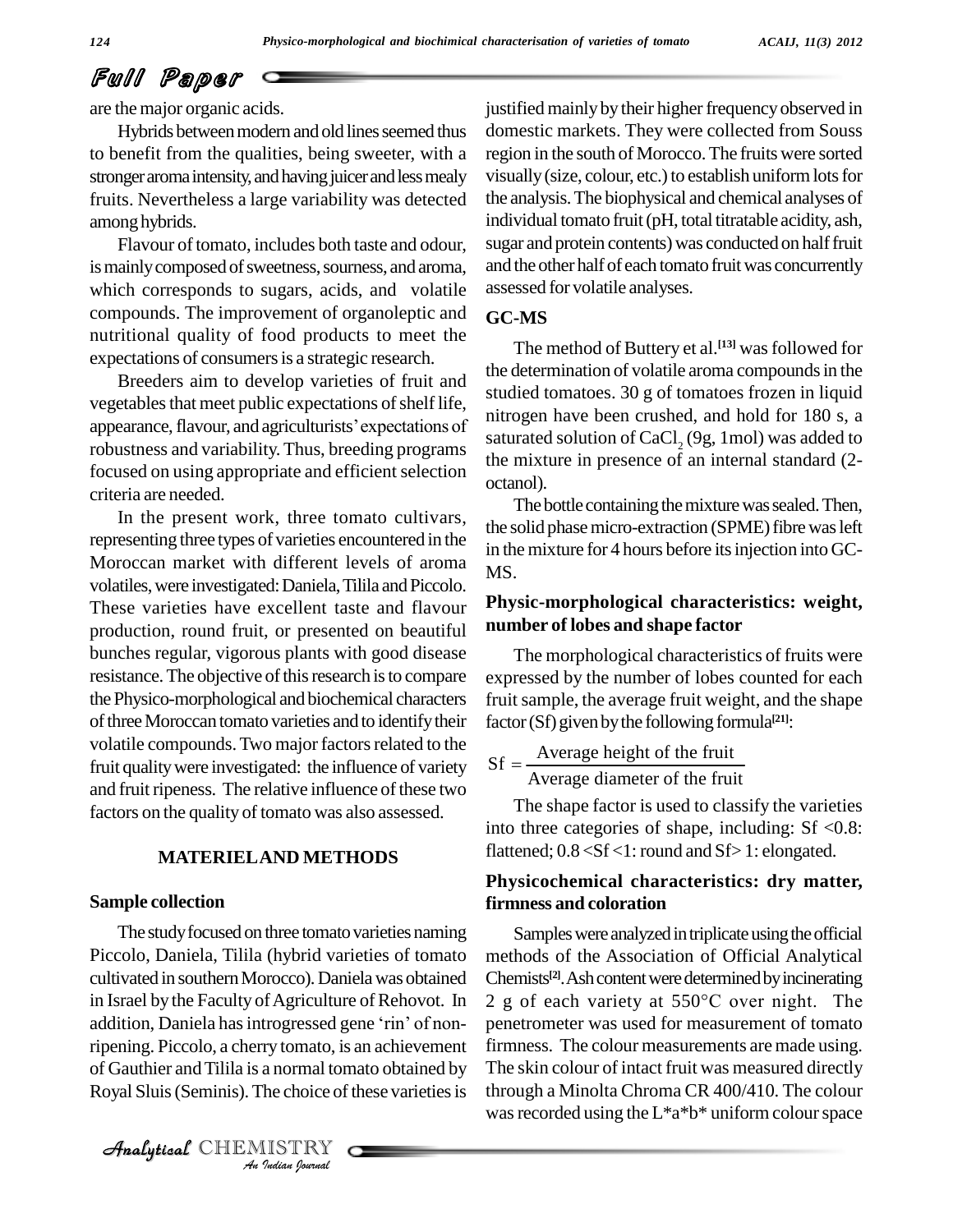(CIELAB), where L\* indicates lightness, a\* indicates<br>hue on a green (-) to red (+) axis, and b\* indicates hue<br>on a blue (-) to yellow (+) axis<sup>[16, 26]</sup>. Colour of each hue on a green (-) to red (+) axis, and  $b^*$  indicates hue on a blue (-) to yellow (+) axis **[16, 26]**. Colour of each sample was measured at three different points on the fruit equator.

#### **pH, titratable acidity,soluble sugars and proteins content**

The pH is determined after centrifugation of crushed tomatoes to 7500 rpm for 15 min using a pH meter  $(pH211, Hanna Instruments)$ . The titratable acidity (TA) is obtained by titration of the juice of an aliquot of  $5 g$  of fresh pulp with sodium hydroxide 0.1 N using a phenolphthalein method<sup>[1]</sup>. The determination of soluble **Figure** sugars was performed by spectrophotometer at 485nm. Their concentrations are determined from a standard range of 0-0.1 mg glucose / ml. The Bradford assay is a protein determination method used for tomato proteins  $10: 6$ -Diéthylphénol; 11: 2,6-bis (1,1-dimethylethyl) -4 - (1-<br>concentrations<sup>[9]</sup>. Bovine Serum Albumin (BSA) was **oxopropylphénol**) 12: 3 - (methylthio) propyl ac concentrations<sup>[9]</sup>. Bovine Serum Albumin (BSA) was oxopin used as standard.

#### **RESULTSAND DISCUSSION**

or without the rin mutation at the heterozygouslevel.

**TABLE 1 : Metabolic origin of main volatile compounds involvedintomato fruitflavour**

| Pathway                  | Component              | <b>Enzymes</b>      |  |  |
|--------------------------|------------------------|---------------------|--|--|
| Fatty acids<br>oxidation | Cis-hexenal<br>Hexanal |                     |  |  |
|                          | 1-penten-3-one         | Phospholipase       |  |  |
|                          | Trans-2-hexenal,       | Lipoxygenase        |  |  |
|                          | $trans-2-$             | Hydroperoxyde lyase |  |  |
|                          | pentenalpentenol-      | Alcool deshydro-    |  |  |
|                          | penten-3-ol, trans-2-  | genase              |  |  |
|                          | heptenal 2-            |                     |  |  |
|                          | isobutylthiazole       |                     |  |  |
| Aminoacids               | 2-phenylethanol        | Aminoacid decar-    |  |  |
|                          | 3-methyl-butanol, 1-   | boxylase            |  |  |
|                          | nitro-3-methyl-butane, | AADC1A, AADC1B,     |  |  |
|                          | $2 + 3$ methyl-butanal | AADC2               |  |  |
|                          | 6-methyl-5-hepten-2-   |                     |  |  |
| Carotenoid<br>related    | one                    | Carotenoid cleavage |  |  |
|                          | Geranyl-acetone        | Dioxygenase1        |  |  |
|                          | pseudoionone           |                     |  |  |
|                          | $\beta$ -ionone        |                     |  |  |
| Terpenes                 | Geranial Linalool      | Linalool synthase   |  |  |
| pathway<br>Shikimate     | Neral                  |                     |  |  |
| pathway                  | Methylsalicylate       | Unknown             |  |  |



We have selected and compared three hybrids, with solicylate;; 11:  $\alpha$ -ionone, (c): Daniela variety; 1: 2 - methyl-**Figure 1 :GC profile of volatile compoundsfromthe extracts ofpulpmicrotomeandMoroccanvarieties.(a):varietyPiccolo, 1: 2-Heptenal(E) 2: 1-OneOcten -3, 3: 6-methyl-5-hepten-2** one, 4: Furan, 2-pentyl, 5: Limonene , 6: Naphthalene; 7:<br>Methyl solicylate; 8: 6-Dodecenol, 9: 1-methoxy-4-(2-propenyl)<br>10: 6-Diéthylphénol; 11: 2,6-bis (1,1-dimethylethyl) -4 - (1-Methyl solicylate; 8: 6-Dodecenol, 9: 1-methoxy-4-(2-propenyl)<br>10: 6-Diéthylphénol; 11: 2,6-bis (1,1-dimethylethyl) -4 - (1-<br>oxopropylphénol) 12: 3 - (methylthio) propyl acetate; 13: ∂**hexalactone; 14: 3- (methyltio) propanol 15: nerol; 16: ' ionone,(b): varietyTilila , 1: 2 -methyl-butanol, 2: 2-methyl- 1-butanol, 3: 2-Heptenal(E) 4: 1-Octen-3-one; 5: 6-methyl-5 hepten -2 - one, 6: 3-hexen-1-ol, 7: 1-methoxy-4-(2-propenyl)** 1-butanol, 3: 2-Heptenal (E) 4: 1-Octen -3-one; 5: 6-methyl-5-<br>hepten -2 - one, 6: 3-hexen-1-ol, 7: 1-methoxy-4-(2-propenyl)<br>8: phenylacetaldehyde 9: 6-Diéthylphénol 10: Methyl hepten -2 - one, 6: 3-hexen-1-ol, 7: 1-methoxy-4-(2-propenyl)<br>8: phenylacetaldehyde 9: 6-Diéthylphénol 10: Methyl<br>solicylate;; 11: a-ionone, (c): Daniela variety; 1: 2 - methyl**butanol, 2: 2-methyl-1-butanol, 3: 2-Heptenal (E) 4: 1-One Octen -3, 5: 6-methyl-5-hepten -2 -one, 6: ethyl butyrate; 7: hexanal; 8: limonene; 9: ethyl 2 - (methylthio) acetate.**

Tomato, like most vegetables contain a large number of potential flavour compounds, both volatile and non volatile, as well as sugars.

#### **Volatile compounds**

*An*affecting taste perceptions and vice versa. The *Indian*<br>*I* the various<br>*I* of C14 and<br>*IISTRY*<br>*Indian bournal*  $\epsilon$  compounds such as aldehydes, alcohols and terpenoids Aroma analysis is done by means of gas chromatography-mass spectrometry (GC-MS). Tomato volatile compounds are usually grouped into five main classes **[4, 14, 17, 19, 30, 32, 35, 36, 39]**, based on their metabolic origin (TABLE 1). It is the aroma profile that differentiates among cultivars because of the higher sensitivity of the olfactory system and the large number of volatile compounds produced in fruits. Well, but without forgetting the existence of a close interaction between taste and aroma, with aroma components are responsible for the different bouquet of the various cultivars **[34]**.Carotenoids are the precursors ofC14 and

CHEMISTRY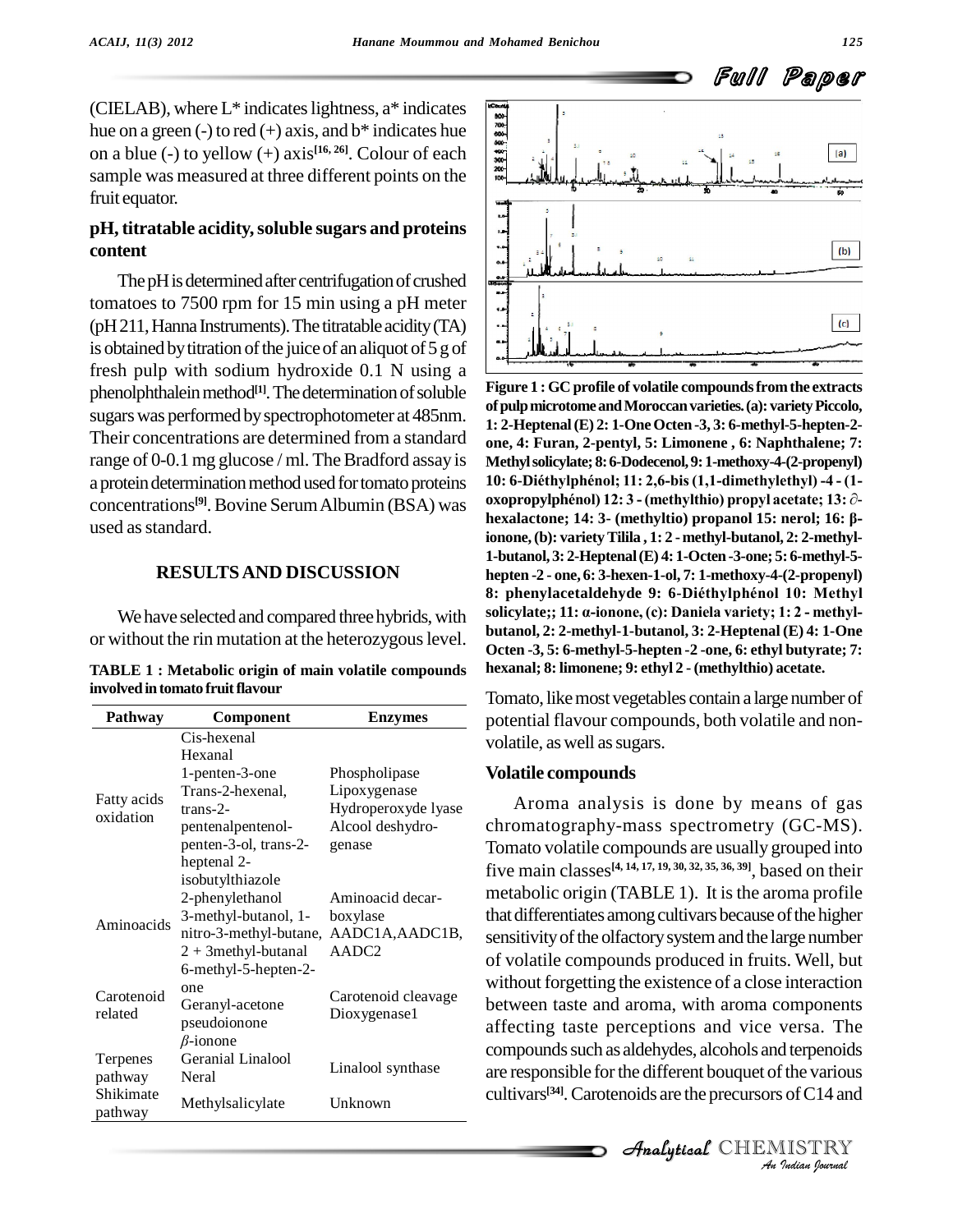# Full Paper

phenylacetaldehyde and 3-methylbutanal could be <sup>51</sup>. Bot phenylacetalenyde and 3-methyloutanal could be<br> *Indian*<br> *Indian*<br> *Indian*<br> *Indian*<br> *Indian Operation*<br> *Analytical* CHEMISTRY<br> *Analytical* CHEMISTRY C13 volatile compounds that contribute to flavour and  $10$ **PUII Paper**<br>C13 volatile compounds that contribute to flavour and<br>aroma of many fruit, such as  $\beta$ -ionone. For instance, C13 volatile compounds that contribute to flavour and<br>aroma of many fruit, such as  $\beta$ -ionone. For instance,<br>tomato mutants rich in  $\partial$ -carotene produce high amounts<br>of  $\alpha$ -ionone, while those rich in  $\beta$ -carotene pro aroma of many fruit, such as  $\beta$ -ionone. For instance,<br>tomato mutants rich in  $\partial$ -carotene produce high amounts<br>of  $\alpha$ -ionone, while those rich in  $\beta$ -carotene produce tomato mutants rich in  $\partial$ -carotene produce high amounts<br>of  $\alpha$ -ionone, while those rich in  $\beta$ -carotene produce<br>more  $\beta$ -ionone. Three tomato cultivars (Daniela, Tilila and Piccolo) were analyzed using the GC-MS (Figure  $\frac{5}{5}$  4 1). In fact, the results of the volatiles shows that 2- Heptenal, 6-methyl-5-heptene-2-one and 1-octen-3one are shared by the three hybrid varieties of tomato, the hexanol is present either in Piccolo and Daniela. Methyl salicylate and 1-methoxy-4-(2-propenyl) are existing in Piccolo and Tilila. In addition, each variety displays some specific compounds like hexanal, ethyl<br>
butyrate and the ethyl 2- (methylthio) acetate for Ast<br>
Daniela. Phenylacetaldehyde, 6-Diéthylphénol, 2butyrate and the ethyl 2- (methylthio) acetate for methyl-butanol, 3-hexen-1-ol in Tilila and 2-pentyl furan, Daniela. Phenylacetaldehyde, 6-Diéthylphénol, 2-<br>methyl-butanol, 3-hexen-1-ol in Tilila and 2-pentyl furan,<br>naphthalene, 1-dodecanol, benzyl acetate,  $\beta$ -ionone,  $\partial$ hexalactone-, 3 -(methyltio) propanol, 3 -(methylthio) propyl acetate, 2,6-bis (1,1-dimethylethyl) -4- (1 oxopropylphénol) in Piccolo. Therefore, these aromatic compounds are derived from different pathways like lipid derivatives(hexanol and hexenal).Theycan also be derivatives from amino acids such as 3 methylbutanol-(Leucine) and phenylacetaldehyde be derivatives from amino acids such as 3<br>methylbutanol-(Leucine) and phenylacetaldehyde<br>(phenylalanine) and derivatives of carotenoids: the  $\beta$ methylbutanol-(Leucine) and phenylacetaldehyde<br>
(phenylalanine) and derivatives of carotenoids: the  $\beta$ -<br>
ionone (from  $\beta$ -carotene) and 6-methyl-5-heptene-2one (from lycopene) **[14]**. These compounds of tomato flavour are influenced by major factors: (1) Genetic control (cultivar): in tomatoes, the TA/SSC and levels of flavour volatiles were found to vary significantly among cultivars **[7, 8]**. (2) Physiological maturity: it has been proved that a poor flavour of tomatoes is found when they are harvest at mature green-ripened stage. (3) Postharvest handling: the synthesis of aroma compounds in ripe tomatoes is influenced by low concentration (or the absence) of oxygen, high carbon dioxide levels and temperature storage. The ability to form volatiles upon disruption, however, changes during ripening<sup>[4]</sup>. Levels by its of hexanal, cis-3-hexenal and trans-2-hexenal, formed after tissue homogenization, increase as the fruit ripens $[7]$ . Alternatively, volatile aldehydes such as alcohols that are released by enzymatic hydrolysis of glycosides during ripening.



**Ash content Figure 2 :Ash content of differentstudied tomato cultivars**

Non-volatiles such as sucrose, glucose, amino acids, organic acids and a host of other compounds derived from both primary and secondary metabolism may all play a role in flavour quality, it is apparent that the total system must be understood and taken into account when trying to implement improvements. The ash content (mineral content) of tomato fruits from the three studied cultivars was determined.

The Piccolo variety presents the highest percentage of mineral content compared to other varieties (Figure 2).Average ash content of ripe fresh fruit is between 5.0 and 7.5%<sup>[33]</sup>. It was reported that minerals have an effect on pH and titratable acidity and have buffering capacity as well; thus, they influence the taste of tomatoes **[33]**.

#### **pH, titratable acidity,soluble sugars and proteins content**

The levels of sugars in vegetables can be high, but sweetness is frequently masked by other flavours. Level of soluble sugars appears to be the most closely correlated with the genotype of the different cultivars.

**[7]**. lowerthan the second. Depending on the study, acidity Like all vegetables, tomato sweetness is determined by its sugar and acidity. One tomato can have less sugar than a second yet taste sweeter because its acidity is is either related to the fruit pH or to the titratable acidity<sup>13,</sup> **5]**. Both sugars and acids contribute to the sweetness and to the overall aroma intensity **[5]**.

High tomato-like aroma intensity and sweetness, but intermediate acidity are the most important

 $\mathcal{A}$ nalytical  $\mathbb{CHEMISTRY}$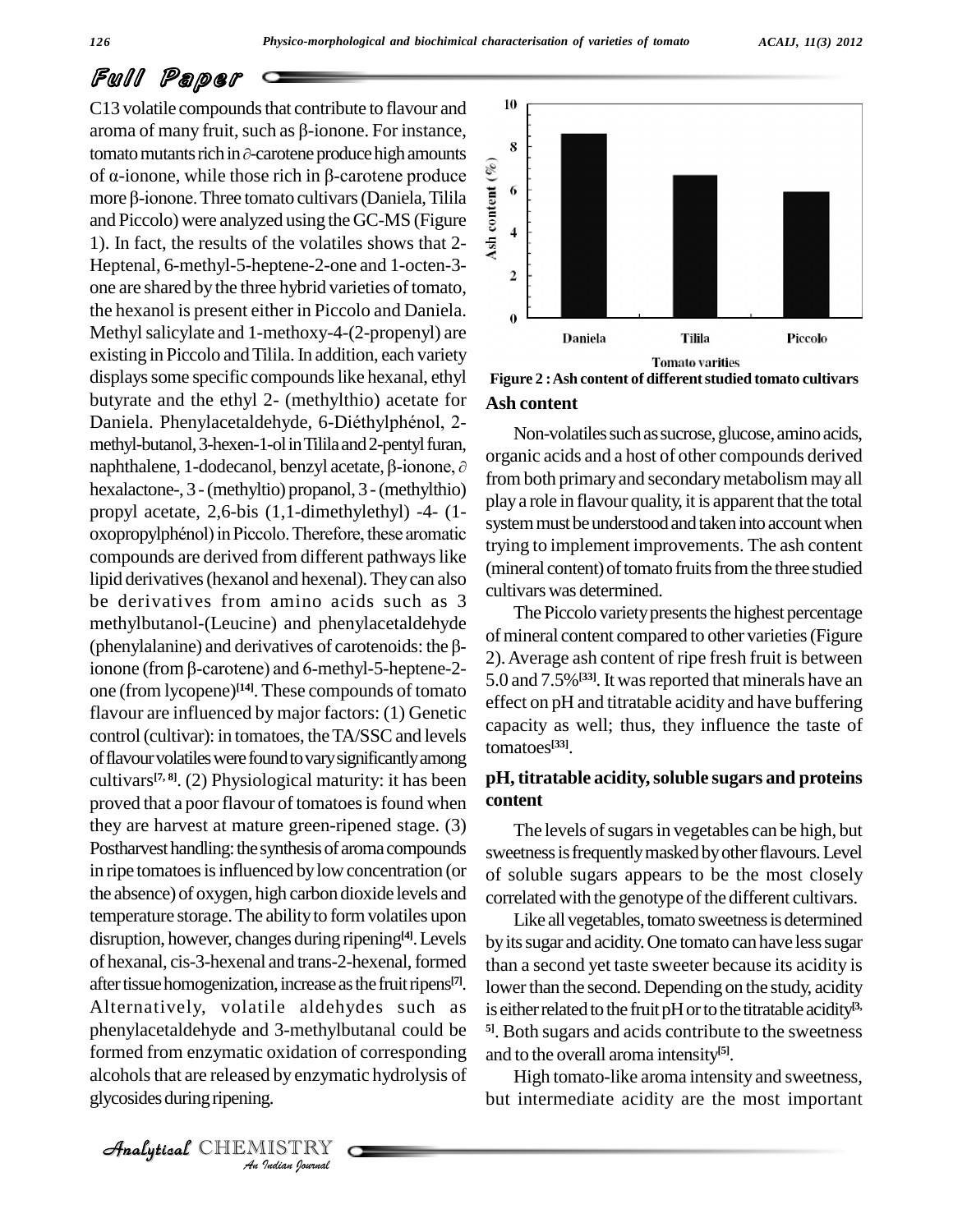|                         | <b>Stage of ripeness</b> | <b>Tomato varieties</b> |      |      |
|-------------------------|--------------------------|-------------------------|------|------|
| <b>Parameter</b>        |                          | Daniela Tilila Piccolo  |      |      |
| Titratable acid- orange |                          | 4.00                    | 4.27 | 7.47 |
| ity (eq/ $100g$ )       | red                      | 4.67                    | 4.12 | 5.87 |
| nH                      | orange                   | 5.08                    | 4.99 | 4.94 |





**Figure 3 : Soluble sugars concentration in tomatoes cultivars of two stages of ripeness(orange and red)**



**Figure 4 : Sugar content ratio to the titratable acidity in the studied tomato varieties at two stages of ripeness (red and orange).**

characteristics for consumer preferences<sup>[5, 28]</sup>. Malundo et al.<sup>[31]</sup> showed that given levels of sweetness charcorrespond to optimal acid concentrations, beyond which acceptability decreases. Baldwin et al.<sup>[5]</sup> related foods. the overall acceptability to the ratio of sugars to titratable acidity and to the concentration of several aroma compounds. The sweetest tomatoes are those with the largest sugar and highest pH (lowest acidity). The results

are shown in TABLE 2 and Figures 3-4: The pH of different hybrid varieties studied, for both stages of maturity, like any pH tomato, has a value <7. It varies **Daniela Tilila Piccolo** from one variety to another. The acidity or pH is a nonlinear scale which means that a small increase in pH leads to many times sweeter tomato. Daniela in the orange stage of ripeness exhibits thelowest acidity. In ripe red tomato, the ratio of malic and citric acid is lower. At higher levels of citric acid, the sweetness effect of glucose was found to be more than that of fructose<sup>[33]</sup>. Stevens et al. **[37]** observed high correlations between sourness,TAand pH. Malic acid has been reported to be 14 % more sour than citric acid, but it has less influence on tomato taste because of its lower concentration. Malundo et al. **[31]** found a negative correlation between acid concentration and pH, and positive correlation between pH and TA. Baldwin et al. **[5]** found significant correlations between TA and overall acceptability, pH with sweetness and sourness, and SSC2/TA (SSC=soluble solids, TA=titratable acidity) content with overall taste. Sugars, especially fructose, glucose and sucrose are the main carbohydrate (descending order) existing in fruits **[22, 23]**.Sugar content of Daniela is higher than the other cultivars and its extremely high sweetness is enough to counteract its acidity. Positive correlations between sweetness, reducing sugar content and soluble solids have been shown **[37]**. In contrast, Jones and Scott **[29]** could not demonstrate any correlation between sugar or dry matter and sweetness of the F1 hybrids which were high sugar and acid varieties. Sugar/TA and levels of flavour volatiles were found to vary significantly among cultivars **[7, 8]**.

> The protein concentrations of tomato juice decreased from one point to another more advanced and those of supernatant after centrifugation of the juice varieties increased.

#### **Firmness, coloration and physico-morphological characteristics of tomato varieties**

by another consumer. For this reason, we can analyse<br>
consumer preference in terms of defined sensory texture<br>
and flavour attributes. The main biochemical and<br>
physiological changes occurring in during fruit ripening<br> *An* Consumers often have diverse preferences for foods. What is liked by one consumer can be disliked consumer preference in terms of defined sensory texture and flavour attributes. The main biochemical and physiological changes occurring in during fruit ripening

**Analytical** CHEMISTRY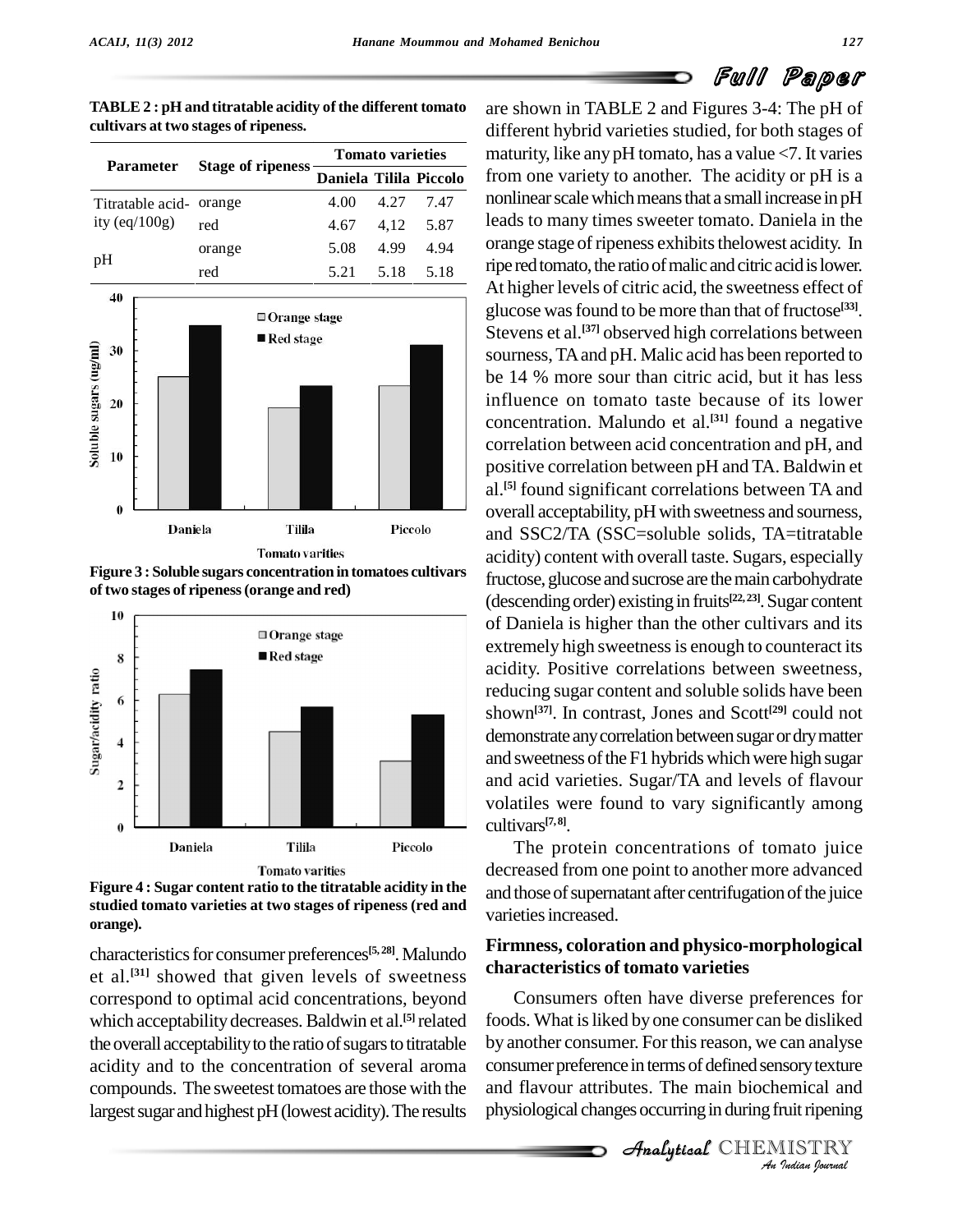Full Paper

| TABLE 3 : The main physico-morphological characteristics of the three studied tomato varieties cultivars |                |                                                              |       |      |      |                                                |       |  |  |
|----------------------------------------------------------------------------------------------------------|----------------|--------------------------------------------------------------|-------|------|------|------------------------------------------------|-------|--|--|
|                                                                                                          |                | Tomato cultivar Weight (g) Shape factor (Sf) Number of lobes |       |      |      | Firmness (10kg x 100g) Coloration (medial 'a') |       |  |  |
|                                                                                                          |                |                                                              |       |      |      | Orange stage Red stage Orange stage Red stage  |       |  |  |
| Daniela                                                                                                  | $17 \pm 1.58$  | 0.95                                                         |       | 1.19 | 0.81 | 23.48                                          | 30.06 |  |  |
| Piccolo                                                                                                  | $175 \pm 7.03$ | 0.87                                                         | $3-4$ | 0.91 | 0.75 | 23.65                                          | 29.99 |  |  |
| Tilila                                                                                                   | $190 \pm 5.61$ | 0.89                                                         | $3-4$ | 1.24 | 0.85 | 23.78                                          | 30.18 |  |  |



**Figure 5 : Protein contentin the supernatant and juice ofthe three studied tomato varietiesstages attwo stages of ripeness (red and orange stages)**

regard colour, composition and structure. Weight is among the physical characteristics that were determined which is significantly low compared to other varieties (Daniela and Tilila) that are more or less close. TABLE 3 presents also the main physical and morphological characteristics of the studied tomato varieties. Texture changes during fruit softening and the associated with shelf life in "rin" hybrids. development of flavour are bound together by the metabolic processes that direct fruit ripening.

characteristic flavour it is important to use fruit that are aware *I* important to<br>*I* injening tom<br>*L* 3). The cha<br>caused by a<br>*I ISTRY* Firmness is one of the most important factors for determination of tomatoes quality. As shown in TABLE 3 the relation between firmness and varieties were illustrated. The results show that there was significant difference between varieties and deformation values. Piccolo had required lower firmness. In comparison, the other both varieties (Daniela and Tilila) had approximatelythe samedeformation values.In contrast deformation decreases with maturity. To optimise fully ripe. Colour change in ripening tomato fruit varieties, from orange to red (TABLE 3). The characteristic colour of ripe tomato fruit is caused by accumulation of

CHEMISTRY

(TABLE 3). Piccolo variety is distinguished by its weight the negative influence of the "rin" mutation on consumer lycopene and  $\beta$ -carotene, concomitantly with the decrease in chlorophyll content during the transition from chloroplast to chromoplast. As photosynthetic membranes are degraded, chlorophyll is metabolized chloroplast to chromoplast. As photosynthetic<br>membranes are degraded, chlorophyll is metabolized<br>and carotenoids, including  $\beta$ -carotene and lycopene were accumulated.At the breaker stage of ripening, the red colour of lycopene begins to appear, the chlorophyll content decreases and the organoleptic properties of the fruit change<sup>[10, 16]</sup>. Previous studies have shown that, during normal ripening of pericarp in intact tomato fruit, tissue colour changes from green through orange to red **[16]**, ethylene biosynthesis and respiration undergo a climacteric rise, tissues decrease in firmness, extractable activities of specific hydrolytic enzymes<br>increase, and various fractions of the cell wall change in<br>composition<sup>[16]</sup>. The presence of the "rin" mutation increase, and various fractions of the cell wall change in composition<sup>[16]</sup>. The presence of the "rin" mutation reduced the consumer preference. Differences were detected by all the analysis. These results confirmed reduced the consumer preference. Differences were<br>detected by all the analysis. These results confirmed<br>the negative influence of the "rin" mutation on consumer preference, but also indicated that, when transferred into a hybrid with high flavour, the negative influence of the mutation is reduced. Selection could thus be carried out to obtain much sweeter and perfumed lines combined the mutation is reduced. Selection<br>out to obtain much sweeter and perfu<br>with shelf life in "rin" hybrids.

#### **CONCLUSION**

The individual as well as complex interactions with volatile and non-volatile constituents of flavour were studied. Given the rising competition from emerging producers and rising production costs in Morocco, producers are forced to think about the quality and traceability of their products. This quality determines the future of the Moroccan tomato on international markets. Recently, breeders have become increasingly aware of the need to provide consumers with fruits that have achieved a degree of ripeness and with specific organoleptic characteristics of the product and the variety concerned. As measured byobjective criteria,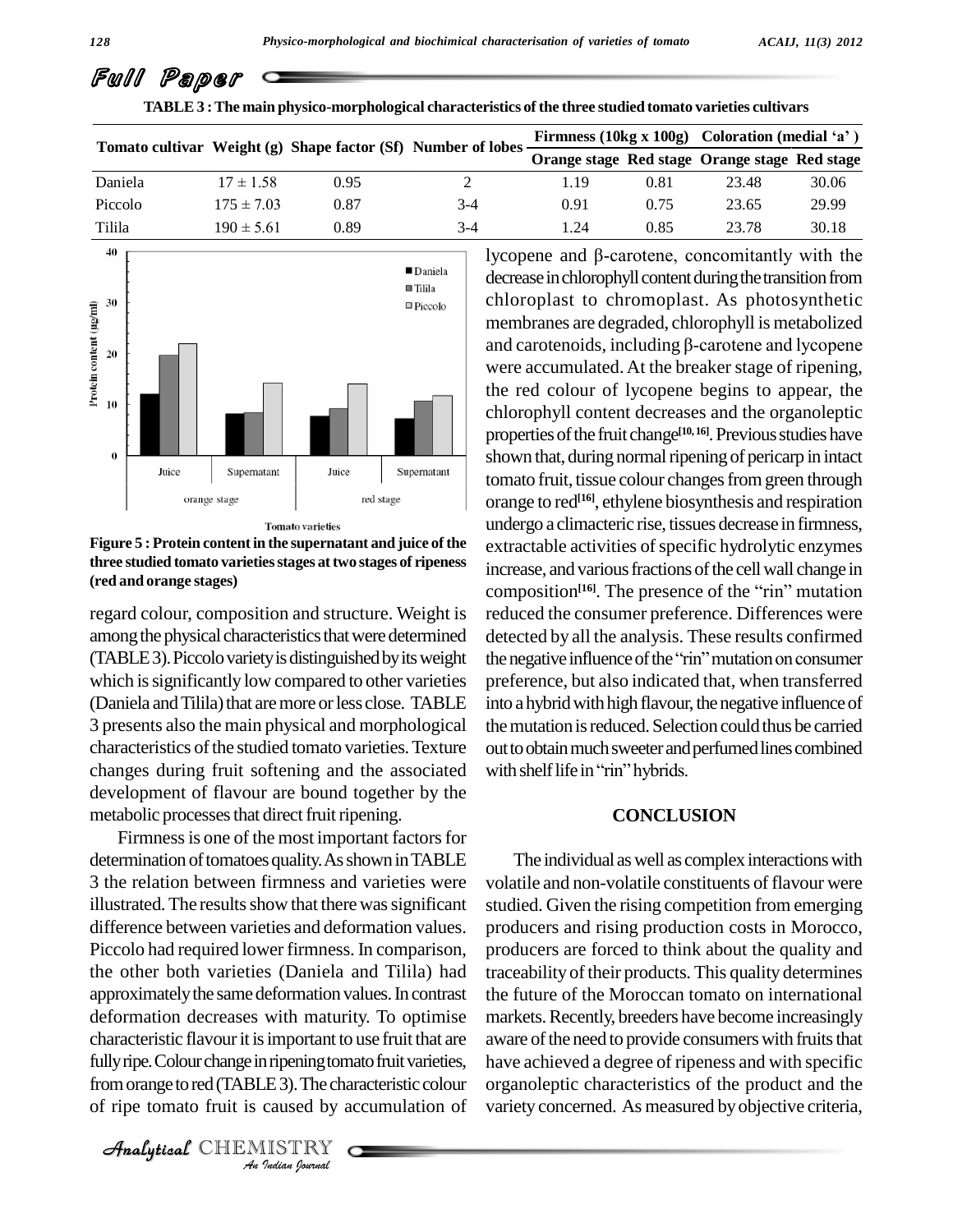the internal quality of fruit displays a high enough degree of development and introduced the minimum acceptable level of maturity by the consumer. The samples for the three southern Morocco tomato cultivars were done in accordance with the operational framework for controlling product quality. Progressive changes in [8] E.A.Baldwin, colour, texture, flavour, and aroma in each tissue appear to result from changing local patterns of gene expression and metabolic activity. These processes are induced and coordinated, in part, by the biosynthesis and diffusion of ethylene, bylocal differences and changes in sensitivity to ethylene and, perhaps, by other regulatory signals **[16]**. This study was devoted to evaluation of physicochemical and morphological characteristics of three varieties of Moroccan tomatoes. The results of various analyses demonstrate the ability of the studied tomato varieties to offer a pretty good nutritional quality. However, the aroma patterns of the three cultivars varied qualitatively and quantitatively. A remarkable result was reported concerning volatile compounds in the piccolo cultivar which show a very specific and typical aroma profile. This finding can allow the identification of the cultivar.

#### **ACKNOWLEDGMENT**

Authors are thankful to the Prof. Romane abderrahman for providing necessary facilities for carrying out the GC-MS analysis.

#### **REFERENCES**

- **[1]** F.Alavoine, M.Crochon, C.Fady,J.Fallot, P.Moras, J.C.Pech; La Qualité Gustative Des Fruits, Méthodes Pratiques d'Analyse. Ed.CEMAGREF **(1981)**.
- [2] AOAC; Official Methods of Analysis. 15th Edition, Association of Official Analytical Chemists, Washington, DC, **(1995)**.
- **[3]** H.Auerswald, P.Peters, B.Bruckner, A.Krumbein, R.Kuchenbuch; Postharvest Biol.Technol., **15**, 323- 334 **(1999)**.
- **[4]** E.A.Baldwin, J.W.Scott, C.K.Shewmaker, W.Schuch; Hort.Science, **35**, 1013-1022 **(2000)**.
- **[5]** E.A.Baldwin, J.W.Scott, M.A.Einstein, T.M.M.Malundo, B.T.Carr, R.L.Shewfelt,

K.S.Tandon; J.Amer.Soc.Hort.Sci., **123**, 906-915 **(1998)**.

- **[6]** E.A.Baldwin, K.Goodner, A.Plotto, K.Pritchett, M.Einstein; J.Food Sci., **69**, S310-318 **(2004)**.
- **[7]** E.A.Baldwin, M.O.Nisperos, M.G.Moshonas; J.Amer.Soc.Hort.Sci., **116**, 265-269 **(1991a)**.
- M.O.Nisperos-Carriedo, M.G.Moshonas;J.Agric.FoodChem., **39**, 1135-1140 **(1991b)**.
- **[9]** M.M.Bradford; A Rapid and Sensitive Method for The Quantitation of MicrogramQuantities of Protein Utilizing the Principle of Protein-dye Binding, **(1976)**.
- **[10]** P.Bramley; J.Exp.Bot., **53**, 2107-2113 **(2002)**.
- **[11]** C.M.Bruhn, N.Feldman, C.Garlitz, J.Harwood, E.Ivas, M.Marshall, A.Riley, D.Thurber, E.Williamson; J.Food Qual., **14**, 187-195 **(1991)**.
- **[12]** P.Bucheli, E.Voirol, R.de la Torre,J.Lopez,A.Rytz, S.D.Tanksley, V.Petiardl J.Agric.Food Chem., **47**, 659-664 **(1999)**.
- **[13]** R.Buttery, G.Teranishi, L.C.Ling; J.Agric.Food Chem., **35**, 540-544 **(1987)**.
- **[14]** R.G.Buttery; Quantitative and Sensory Aspects of Flavor of Tomato and Other Vegetables and Fruits, In: Flavor Science: Sensible Principles and Techniques. T.E.Acree, R.Teranishi, (Ed.) AmericanChemistry Society,Washington, DC. 259- 286 **(1993)**.
- [15] Buttery and Ling, R.G.Buttery, L.C.Ling; Enzymatic Production of Volatiles in Tomatoes, In: Schereir and P.Winterhalter (Eds.). Flavor Precursors,Allure Publishing Co.,Wheaton, Ill, **(1993a)**.
- **[16]** J.L.Campbell, J.A.Maxwell, W.J.Teesdale, J.X.Wang, L.J.Cabri; Methods Phys.Res., **B44**, 347-356 **(1990)**.
- **[17]** M.A.Canoles, R.M.Beaudry, C.Y.Li, G.Howe; J.Amer.Soc.Hort.Sci., **131**, 284-289 **(2006)**.
- **[18]** M.Causse, V.Saliba-Colombani, M.Buret, I.Lesschaeve, P.Schlich, S.Issanchou; Theor.Appl.Genet., 102, 273-283 **(2001)**.
- **[19]** G.Chen, R.Hackett, D.Walker, A.Taylor, Z.Lin, D.And Grierson; Plant Physiol., **136**, 2641-2651 **(2004)**.
- [20] J.N.Davies, G.E.Hobson; CRC Critical Reviews in<br>Food Science and Nutrition, 15, 205-280 (1981).<br>[21] O.Fagbohoun, D.Kiki; Aperçu Sur Les Principales Food Science and Nutrition, **15**, 205-280 **(1981)**.
- *AnI*s Principales<br>Dans le Sud<br>gronomique<br>République<br>IISTRY<br>*Indian Iournal* On agoonom, D.K.K., Aperça Sar Ees Frincipales<br>Variétés de Tomate Locales Cultivées Dans le Sud<br>du Bénin, Bulletin de la Recherche Agronomique<br>du Bénin, 24, 10-21 INRAB, Cotonou, République Food Science and Nutrition, **15**, 205-280 (**1981**).<br>O.Fagbohoun, D.Kiki; Aperçu Sur Les Principales<br>Variétés de Tomate Locales Cultivées Dans le Sud O.Fagbohoun, D.Kiki; Aperçu Sur Les Principales<br>Variétés de Tomate Locales Cultivées Dans le Sud<br>du Bénin, Bulletin de la Recherche Agronomique du Bénin, Bulletin de la Recherche Agronomique<br>du Bénin, 24, 10-21 INRAB, Cotonou, République<br>du Bénin, (**1999**).

CHEMISTRY